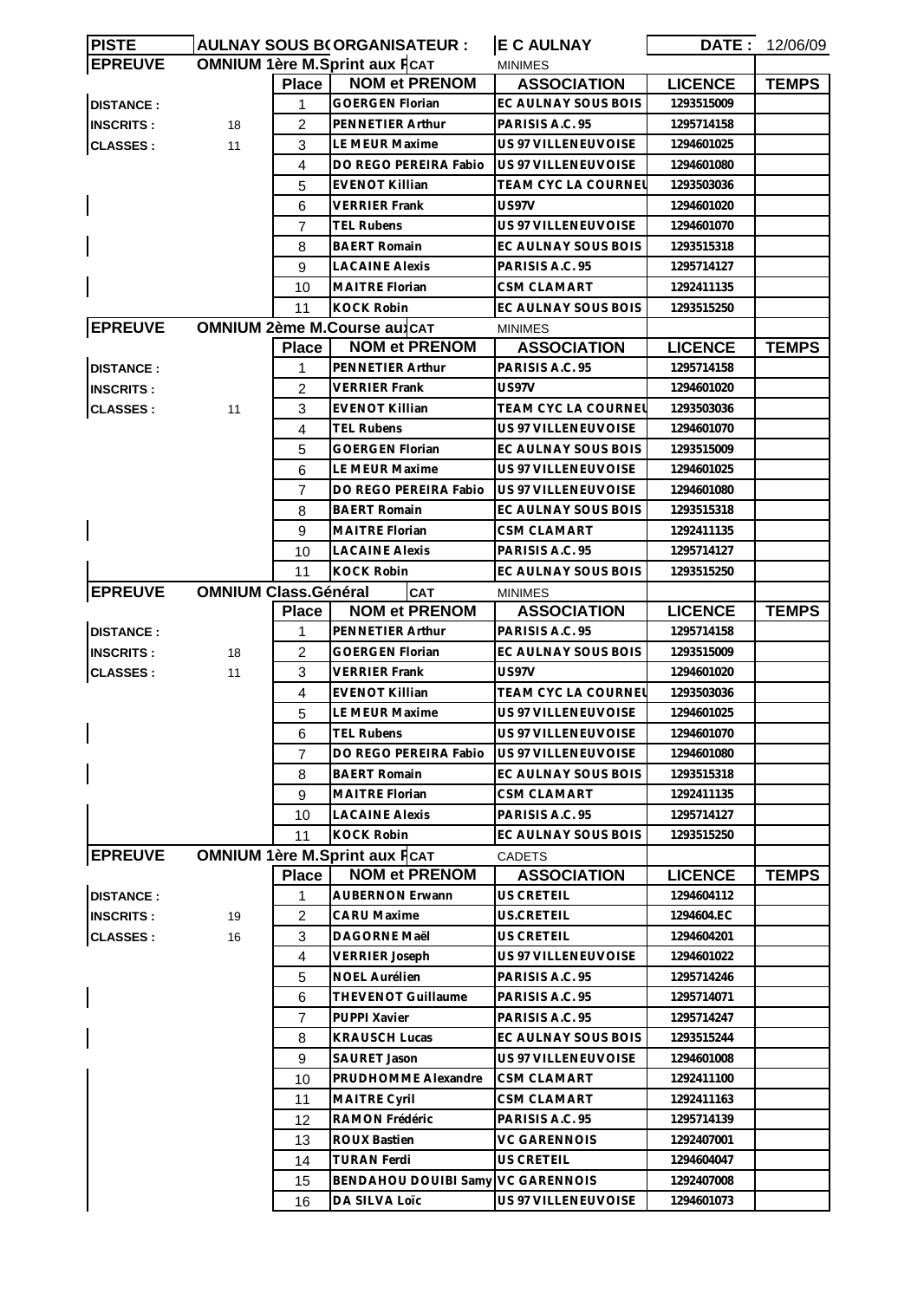| <b>EPREUVE</b>   |                             |                | <b>OMNIUM 2ème M.Elimination CAT</b> | <b>CADETS</b>              |                |              |
|------------------|-----------------------------|----------------|--------------------------------------|----------------------------|----------------|--------------|
|                  |                             | <b>Place</b>   | <b>NOM et PRENOM</b>                 | <b>ASSOCIATION</b>         | <b>LICENCE</b> | <b>TEMPS</b> |
| <b>DISTANCE:</b> |                             | 1              | <b>VERRIER Joseph</b>                | US 97 VILLENEUVOISE        | 1294601022     |              |
| <b>INSCRITS:</b> | 19                          | $\overline{2}$ | DAGORNE Maël                         | US CRETEIL                 | 1294604201     |              |
| <b>CLASSES:</b>  | 16                          | 3              | <b>CARU Maxime</b>                   | US.CRETEIL                 | 1294604.EC     |              |
|                  |                             | 4              | PUPPI Xavier                         | PARISIS A.C. 95            | 1295714247     |              |
|                  |                             | 5              | <b>THEVENOT Guillaume</b>            | PARISIS A.C. 95            | 1295714071     |              |
|                  |                             | 6              | MAITRE Cyril                         | <b>CSM CLAMART</b>         | 1292411163     |              |
|                  |                             | 7              | NOEL Aurélien                        | PARISIS A.C. 95            | 1295714246     |              |
|                  |                             | 8              | <b>AUBERNON Erwann</b>               | US CRETEIL                 | 1294604112     |              |
|                  |                             | 9              | <b>TURAN Ferdi</b>                   | <b>US CRETEIL</b>          | 1294604047     |              |
|                  |                             | 10             | <b>ROUX Bastien</b>                  | <b>VC GARENNOIS</b>        | 1292407001     |              |
|                  |                             | 11             | SAURET Jason                         | US 97 VILLENEUVOISE        | 1294601008     |              |
|                  |                             | 12             | RAMON Frédéric                       | PARISIS A.C. 95            | 1295714139     |              |
|                  |                             | 13             | PRUDHOMME Alexandre                  | <b>CSM CLAMART</b>         | 1292411100     |              |
|                  |                             | 14             | <b>BENDAHOU DOUIBI Samy</b>          | <b>VC GARENNOIS</b>        | 1292407008     |              |
|                  |                             | 15             | <b>KRAUSCH Lucas</b>                 | EC AULNAY SOUS BOIS        | 1293515244     |              |
|                  |                             |                |                                      |                            |                |              |
|                  |                             | 16             | DA SILVA Loïc                        | US 97 VILLENEUVOISE        | 1294601073     |              |
| <b>EPREUVE</b>   |                             |                | <b>OMNIUM 3ème M.Course au CAT</b>   | <b>CADETS</b>              |                |              |
|                  |                             | <b>Place</b>   | <b>NOM et PRENOM</b>                 | <b>ASSOCIATION</b>         | <b>LICENCE</b> | <b>TEMPS</b> |
| <b>DISTANCE:</b> |                             | 1              | <b>CARU Maxime</b>                   | US.CRETEIL                 | 1294604.EC     |              |
| <b>INSCRITS:</b> | 19                          | $\overline{2}$ | DAGORNE Maël                         | <b>US CRETEIL</b>          | 1294604201     |              |
| <b>CLASSES:</b>  | 14                          | 3              | <b>MAITRE Cyril</b>                  | <b>CSM CLAMART</b>         | 1292411163     |              |
|                  |                             | $\overline{4}$ | <b>NOEL Aurélien</b>                 | PARISIS A.C. 95            | 1295714246     |              |
|                  |                             | 5              | THEVENOT Guillaume                   | PARISIS A.C. 95            | 1295714071     |              |
|                  |                             | 6              | <b>VERRIER Joseph</b>                | US 97 VILLENEUVOISE        | 1294601022     |              |
|                  |                             | 7              | <b>ROUX Bastien</b>                  | <b>VC GARENNOIS</b>        | 1292407001     |              |
|                  |                             | 8              | PRUDHOMME Alexandre                  | <b>CSM CLAMART</b>         | 1292411100     |              |
|                  |                             | 9              | PUPPI Xavier                         | PARISIS A.C. 95            | 1295714247     |              |
|                  |                             | 10             | <b>KRAUSCH Lucas</b>                 | EC AULNAY SOUS BOIS        | 1293515244     |              |
|                  |                             | 11             | <b>TURAN Ferdi</b>                   | <b>US CRETEIL</b>          | 1294604047     |              |
|                  |                             | 12             | <b>SAURET Jason</b>                  | <b>US 97 VILLENEUVOISE</b> | 1294601008     |              |
|                  |                             | 13             | BENDAHOU DOUIBI Samy VC GARENNOIS    |                            | 1292407008     |              |
|                  |                             | 14             | DA SILVA Loïc                        | US 97 VILLENEUVOISE        | 1294601073     |              |
| <b>EPREUVE</b>   | <b>OMNIUM Class.Général</b> |                | <b>CAT</b>                           | <b>CADETS</b>              |                |              |
|                  |                             | <b>Place</b>   | <b>NOM et PRENOM</b>                 | <b>ASSOCIATION</b>         | <b>LICENCE</b> | <b>TEMPS</b> |
| <b>DISTANCE:</b> |                             | 1              | <b>CARU Maxime</b>                   | US.CRETEIL                 | 1294604.EC     |              |
| <b>INSCRITS:</b> | 19                          | 2              | <b>DAGORNE Maël</b>                  | <b>US CRETEIL</b>          | 1294604201     |              |
| <b>CLASSES:</b>  | 14                          | 3              | <b>VERRIER Joseph</b>                | US 97 VILLENEUVOISE        | 1294601022     |              |
|                  |                             | 4              | NOEL Aurélien                        | PARISIS A.C. 95            | 1295714246     |              |
|                  |                             | 5              | THEVENOT Guillaume                   | PARISIS A.C. 95            | 1295714071     |              |
|                  |                             | 6              | PUPPI Xavier                         | PARISIS A.C. 95            | 1295714247     |              |
|                  |                             | $\overline{7}$ | <b>MAITRE Cyril</b>                  | <b>CSM CLAMART</b>         | 1292411163     |              |
|                  |                             | 8              | <b>ROUX Bastien</b>                  | <b>VC GARENNOIS</b>        | 1292407001     |              |
|                  |                             | 9              | PRUDHOMME Alexandre                  | CSM CLAMART                | 1292411100     |              |
|                  |                             | 10             | SAURET Jason                         | US 97 VILLENEUVOISE        | 1294601008     |              |
|                  |                             | 11             | <b>KRAUSCH Lucas</b>                 | EC AULNAY SOUS BOIS        | 1293515244     |              |
|                  |                             | 12             | <b>TURAN Ferdi</b>                   | <b>US CRETEIL</b>          | 1294604047     |              |
|                  |                             | 13             | <b>BENDAHOU DOUIBI Samy</b>          | <b>VC GARENNOIS</b>        | 1292407008     |              |
|                  |                             |                |                                      |                            |                |              |
|                  |                             | 14             | DA SILVA Loïc                        | US 97 VILLENEUVOISE        | 1294601073     |              |
| <b>EPREUVE</b>   | <b>OMNIUM DAMES</b>         |                | <b>CAT</b>                           | MIN/CADETTES               |                |              |
|                  |                             | <b>Place</b>   | <b>NOM et PRENOM</b>                 | <b>ASSOCIATION</b>         | <b>LICENCE</b> | <b>TEMPS</b> |
| <b>DISTANCE:</b> |                             | 1              | POLMONT Estelle                      | <b>CSM EPINAY</b>          | 1293502064     |              |
| <b>INSCRITS:</b> | 2                           | 2              | <b>ARNOUX Tifanny</b>                | <b>CSM VILLENEUVE GARE</b> | 1292420045     |              |
| <b>CLASSES:</b>  | 2                           | 3              |                                      |                            |                |              |
| <b>EPREUVE</b>   | <b>OMNIUM DAMES</b>         |                | <b>CAT</b>                           | SEN/JUN                    |                |              |
|                  |                             | <b>Place</b>   | <b>NOM et PRENOM</b>                 | <b>ASSOCIATION</b>         | <b>LICENCE</b> | <b>TEMPS</b> |
| <b>DISTANCE:</b> |                             | 1              | <b>HAMMID Sophie</b>                 | CSM VILLENEUVE GARE        | 1292420054     |              |